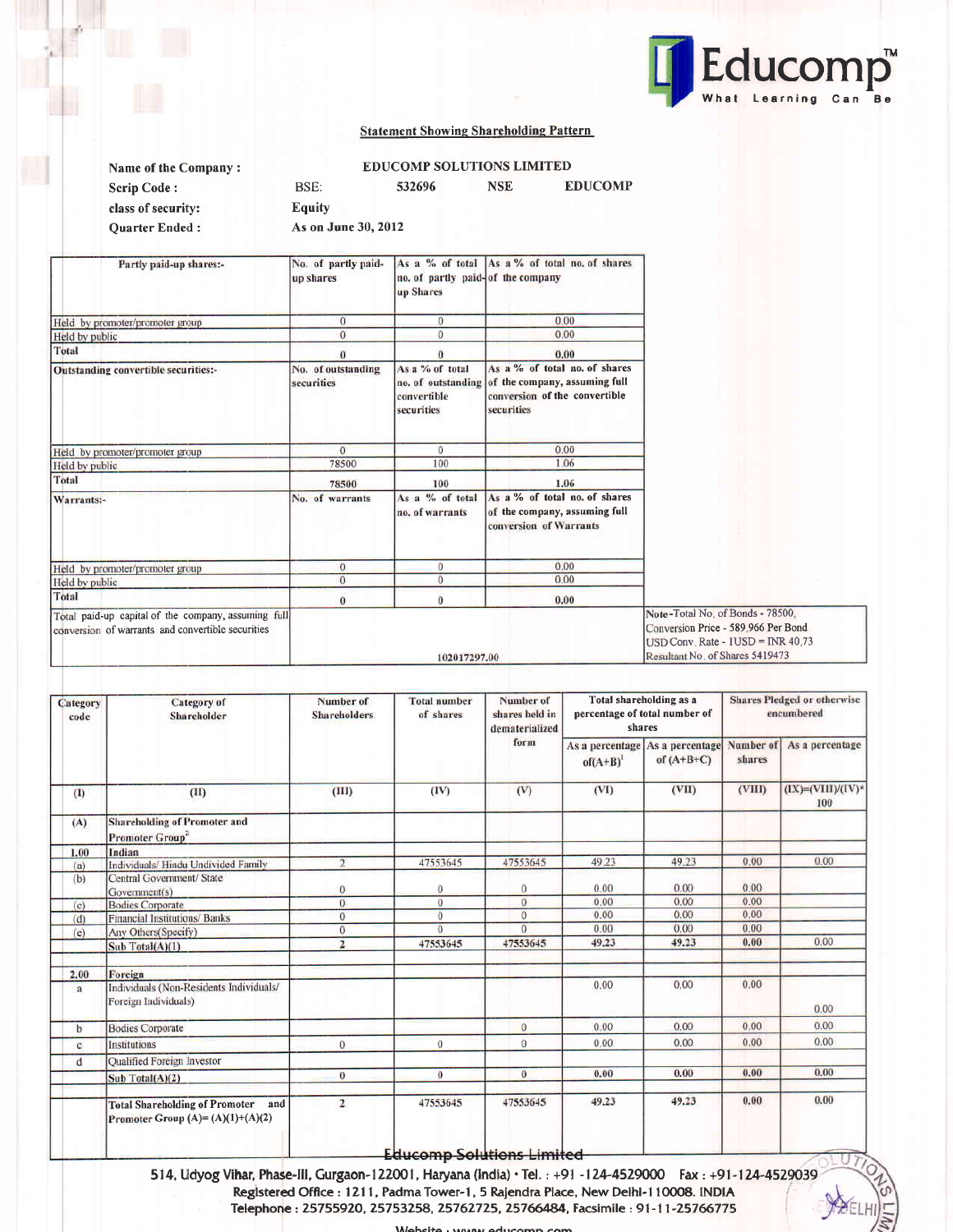|                |                                                                                          |                                  |                |                     |           |        | NA | <b>NA</b> |
|----------------|------------------------------------------------------------------------------------------|----------------------------------|----------------|---------------------|-----------|--------|----|-----------|
| (B)            | <b>Public shareholding</b>                                                               |                                  |                |                     |           |        | NA | NA        |
| 1.00           | <b>Institutions</b>                                                                      |                                  | 19720          | 19720               | 0.02      | 0.02   |    |           |
| (a)            | Mutual Funds/ UTI                                                                        | $\mathbf{1}$                     |                | 455357              | 0.47      | 0.47   |    |           |
| (b)            | Financial Institutions / Banks                                                           | 9                                | 455357         |                     |           |        |    |           |
| (c)            | Central Government/ State                                                                |                                  | 10168          | 10168               | 0.01      | 0.01   |    |           |
|                | Government(s)                                                                            | $\mathbf{I}$                     | $\overline{0}$ | $\ddot{\mathbf{0}}$ | 0.00      | 0.00   |    |           |
| (d)            | Venture Capital Funds                                                                    | $\overline{0}$<br>$\overline{0}$ | $\overline{0}$ | $\mathbf{0}$        | 0.00      | 0.00   |    |           |
| (e)            | <b>Insurance Companies</b>                                                               | 94                               | 25345054       | 25345054            | 26.24     | 26.24  |    |           |
| (f)            | Foreign Institutional Investors                                                          | $\mathbf{0}$                     | $\theta$       | $\mathbf{0}$        | 0.00      | 0.00   |    |           |
| (g)            | Foreign Venture Capital Investors                                                        |                                  |                |                     |           |        |    |           |
| (h)            | Qualified Foreign Investor                                                               | $\overline{0}$                   | $\overline{0}$ | $\overline{0}$      | 0.00      | 0.00   |    |           |
| (i)            | Any Other                                                                                | 105                              | 25830299       | 25830299            | 26.74     | 26.74  |    |           |
|                | Sub-Total (B)(1)                                                                         |                                  |                |                     |           |        |    |           |
|                |                                                                                          |                                  |                |                     |           |        | NA | NA        |
| B <sub>2</sub> | <b>Non-institutions</b>                                                                  | 1291                             | 7076114        | 7076114             | 7.33      | 7.33   |    |           |
| (a)            | Bodies Corporate #                                                                       |                                  |                |                     |           |        |    |           |
| (b)            | <b>Individuals</b>                                                                       | 150787                           | 13326370       | 13321360            | 13.80     | 13.80  |    |           |
|                | Individuals -i. Individual shareholders<br>holding nominal share capital up to Rs 1      |                                  |                |                     |           |        |    |           |
| 1              | lakh                                                                                     | $\overline{4}$                   | 865645         | 865645              | 0.90      | 0.90   |    |           |
| $\rm H$        | ii. Individual shareholders holding<br>nominal share capital in excess of Rs. 1<br>lakh. |                                  |                |                     |           |        |    |           |
| (c0)           | Qualified Foreign Investor                                                               |                                  |                |                     |           | 0.00   |    |           |
| (d)            | Any Other                                                                                |                                  |                |                     |           |        |    |           |
|                | Trusts                                                                                   | 7 <sup>1</sup>                   | 995            | 995                 | 0.00      |        |    |           |
| $(d-i)$        |                                                                                          | $\overline{0}$                   | $\ddot{0}$     | $\overline{0}$      | 0.00      |        |    |           |
| $(d-ii)$       | <b>Foreign Nationals</b>                                                                 |                                  | 581663         | 581663              | 0.60      | 0.60   |    |           |
| $(d-iii)$      | Non-Resident Indians                                                                     | 1521                             |                | 1363093             | 1.41      | 1.41   |    |           |
| $(d-iv)$       | <b>Clearing Members</b>                                                                  | 698                              | 1363093        |                     | 0.00      | 0.00   |    |           |
| $(d-v)$        | Hindu Undivided Families                                                                 | $\overline{0}$                   | $\theta$       | $\overline{0}$      |           |        | NA | <b>NA</b> |
|                | Sub-Total (B)(2)                                                                         | 154308                           | 23213880       | 23208870            | 24.03     | 24.03  |    |           |
|                |                                                                                          |                                  |                |                     |           |        |    |           |
|                |                                                                                          | 154413                           | 49044179       | 49039169            | 50.77     | 50.77  |    |           |
| (B)            | Public Shareholding (B)=<br>Total<br>$(B)(1)+(B)(2)$                                     |                                  |                |                     |           |        |    |           |
|                |                                                                                          |                                  |                |                     |           |        | NA | NA        |
|                |                                                                                          | 154415                           | 96597824       | 96592814            | 100.00    | 100.00 |    |           |
|                | TOTAL (A)+(B)                                                                            |                                  |                |                     |           |        |    |           |
| (C)            | Shares held by Custodians and against<br>which Depository Receipts have been             | $\bf{0}$                         | $\theta$       | $\overline{0}$      | NA        | 0.00   |    |           |
|                | issued<br>Promoter and Premoter Group                                                    |                                  |                |                     |           |        |    |           |
| 1.00           | Public                                                                                   |                                  |                |                     |           | 100.00 | NA | NA        |
| 2.00           | GRAND TOTAL (A)+(B)+(C)                                                                  | 154415                           | 96597824       | 96592814            | <b>NA</b> |        |    |           |

 $\Lambda$ 

 $\sim$ 

 $\frac{1}{4}$ 

þ

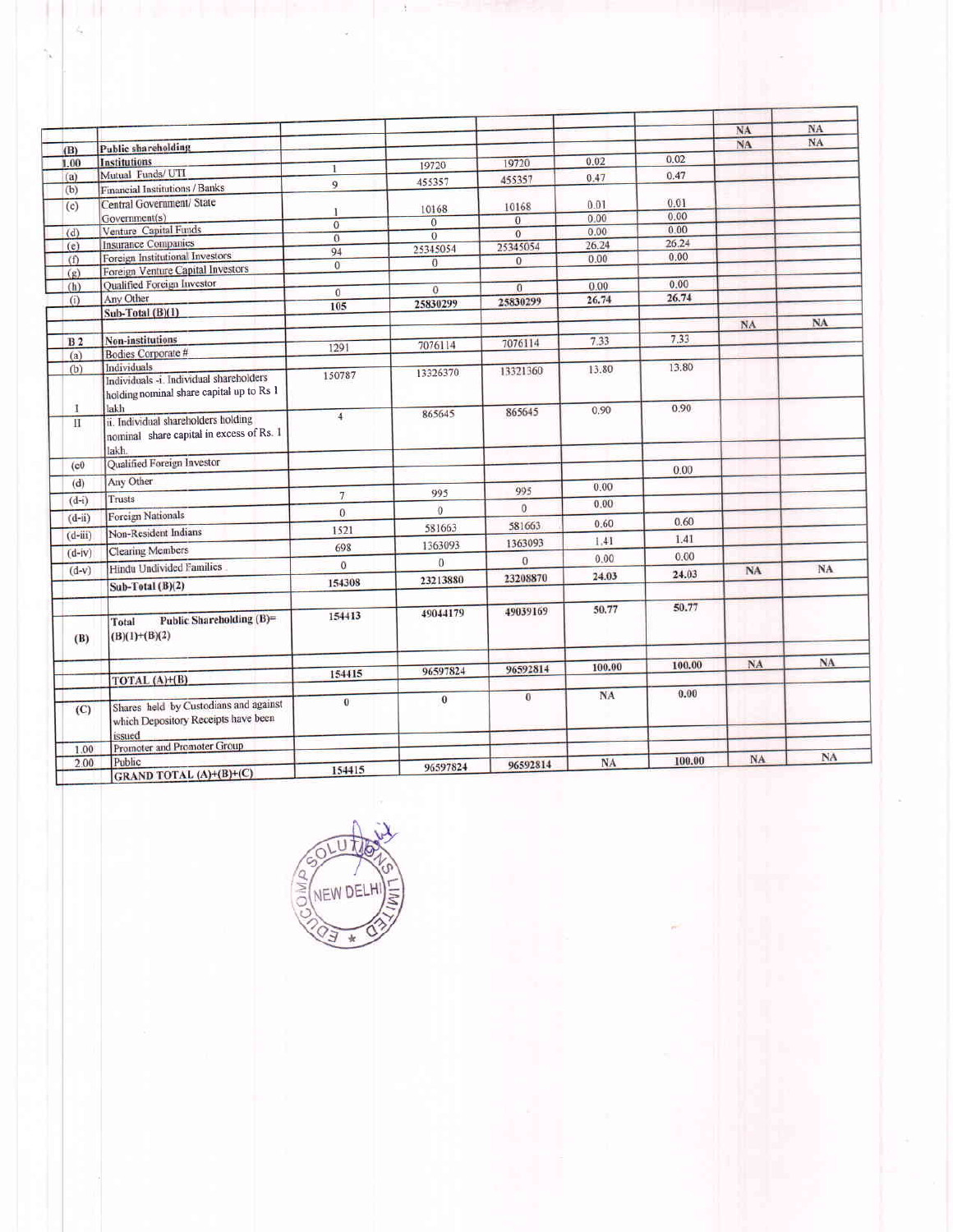(I)(b) Statement showing holding of securities (including shares, warrants, convertible securities) of persons belonging to the<br>category "Promoter and Promoter Group"

|               |                         |                   |                                 |            | Encumbered shares(*)              |                                                                |                | Details of warrants              |                                | Details of convertible securities | <b>Total shares (including</b>                                        |
|---------------|-------------------------|-------------------|---------------------------------|------------|-----------------------------------|----------------------------------------------------------------|----------------|----------------------------------|--------------------------------|-----------------------------------|-----------------------------------------------------------------------|
| Sr. No.       | Name of the shareholder | Total shares held |                                 |            |                                   |                                                                |                |                                  |                                |                                   | assuming full conversion<br>underlying shares                         |
|               |                         |                   |                                 |            |                                   |                                                                |                |                                  | Number of                      | As a % total                      |                                                                       |
|               |                         | Number            | <b>Grand Total</b><br>As a % of | Number     | percentage<br>As a                | $(A)+(B)+(C)$ warrants warrants of<br>As a % of<br>grand total | $\mathbf{d}$   | Number As a % total<br>number of | securities held<br>convertible | convertible<br>number of          | convertible securities) as<br>a % of diluted share<br>of warrants and |
|               |                         |                   | $(A)+(B)+(C)$                   |            |                                   | of sub-clause held<br>(1)(a)                                   |                | the same class                   |                                | securities of the<br>same class   | capital                                                               |
|               |                         |                   |                                 |            |                                   |                                                                |                |                                  |                                | $\mathbb{Z}$                      | (III)                                                                 |
| $\widehat{e}$ | €                       | $\Xi$             | $\widetilde{E}$                 | $\epsilon$ | $(VI) = (V)(III)[VII)$<br>$1*100$ |                                                                | (III)          | (XI)                             | $\otimes$                      |                                   |                                                                       |
|               |                         |                   |                                 |            |                                   |                                                                |                |                                  |                                | $\frac{8}{10}$                    | 43.44                                                                 |
|               |                         |                   | 45.88                           | 0.00       | 0.00                              | $\overline{8}$                                                 | 0.00           | 0.00                             | $\overline{6}$                 |                                   | 3.17                                                                  |
| 1.00          | SHANTANU PRAKASH        | 44315205          |                                 |            |                                   | 80                                                             | 80.00          | 0.00                             | 0.00                           | 0.00                              |                                                                       |
| 2.00          | ANJLEE PRAKASH          | 3238440           | 3.35                            | 0.00       | 0.00                              |                                                                |                | 0.00                             | 0.00                           | 0.00                              | 46,61                                                                 |
|               | <b>LOTAL</b>            | 47553645          | 49.23                           | 0.00       | 0.00                              | 0.00                                                           | $\overline{0}$ |                                  |                                |                                   |                                                                       |

(\*) The term "encumbrance" has the same meaning as assigned to it in regulation 28(3) of the SAST Regulations, 2011.

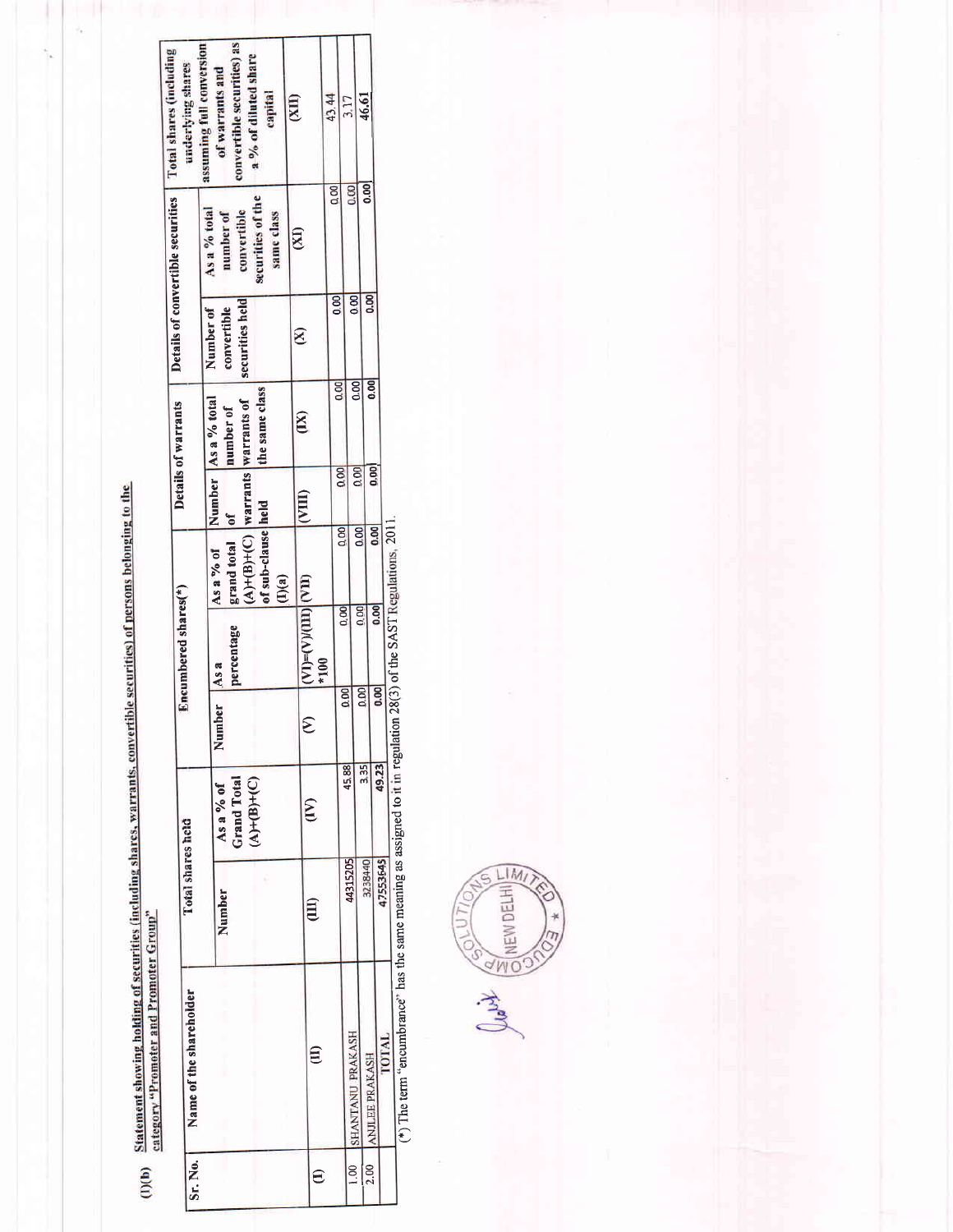| Total shares (including underlying shares<br>assuming full conversion of warrants and<br>convertible securities) as a % of diluted<br>share capital                     |                  |             |                              |                           |      |       | 6.16                                           | 4.36               | 2.48                            | 2.38                                  | 170                                                                                                   | 1.56                       | 1.53                                                          | 20.17    |
|-------------------------------------------------------------------------------------------------------------------------------------------------------------------------|------------------|-------------|------------------------------|---------------------------|------|-------|------------------------------------------------|--------------------|---------------------------------|---------------------------------------|-------------------------------------------------------------------------------------------------------|----------------------------|---------------------------------------------------------------|----------|
|                                                                                                                                                                         | $% w.r.t.$ total | number of   | securities of<br>convertible | the same class            |      |       | 0.00                                           | 0.00               | 0.00                            | 0.00                                  | 0.00                                                                                                  | 0.00                       | 0.00                                                          | 0.00     |
| Details of convertible<br>securities                                                                                                                                    | Number of        | convertible | securities held              |                           |      |       | 0.00                                           | 0.00               | 0.00                            | 0.00                                  | 0.00                                                                                                  | 0.00                       | 0.00                                                          | 0.00     |
|                                                                                                                                                                         | As a %           | total       | number<br>$\sigma$           | <b>Warrants</b><br>of the | same | class | 0.00                                           | 0.00               | 0.00                            | 0.00                                  | 0.00                                                                                                  | 0.00                       | 0.00                                                          | 0.00     |
| Details of warrants                                                                                                                                                     | Number of        | warrants    | held                         |                           |      |       | 0.00                                           | 0.00               | 0.00                            | 0.00                                  | $\overline{00}$                                                                                       | $\overline{0.00}$          | 0.00                                                          | 0.00     |
| percentage of<br>total number<br><b>Statement at</b><br>indicated in<br>$(A) + (B) + (C)$<br>Shares as a<br>(i.e., Grand<br>para (I)(a)<br>of shares<br>above}<br>Total |                  |             |                              |                           |      |       | 6.50                                           | 4.60               | 2.62                            | 2.52                                  | 1.79                                                                                                  | 1.64                       | 1.61                                                          | 21.29    |
| shares held<br>ber of<br>Numt                                                                                                                                           |                  |             |                              |                           |      |       | 6281634                                        | 4446063            | 2526900                         | 2431013                               | 1732695                                                                                               | 1588000                    | 1557222                                                       | 20563527 |
| Name of the shareholder                                                                                                                                                 |                  |             |                              |                           |      |       | CITIGROUP GLOBAL KARKETS MAURITIUS PRIVATE LTD | MACQUARIE BANK LTD | ASHOKA FLOWERING TREE MAURITIUS | COPTHALL MAURITIUS INVESTMENT LIMITED | ULIF00525/11/05PENSGROWTH104 - PENSION GROWTH FUND<br>MAX NEW YORK LIFE INSURANCE COMPANY LIMITED A/c | EMERGING INDIA FOCUS FUNDS | PLATINUM INVESTMENT MANAGEMENT LIMITED A/C PLATINUM ASIA FUND | Total    |
| Sr. No.                                                                                                                                                                 |                  |             |                              |                           |      |       |                                                | 2                  | S                               | 4                                     | in                                                                                                    | Ю                          | r                                                             |          |

Statement showing bolding of securities (including shares, warrants, convertible securities) of persons belonging to the<br>(I)( c ) (i) Category "Public" and holding more than 1% of the total number of shares

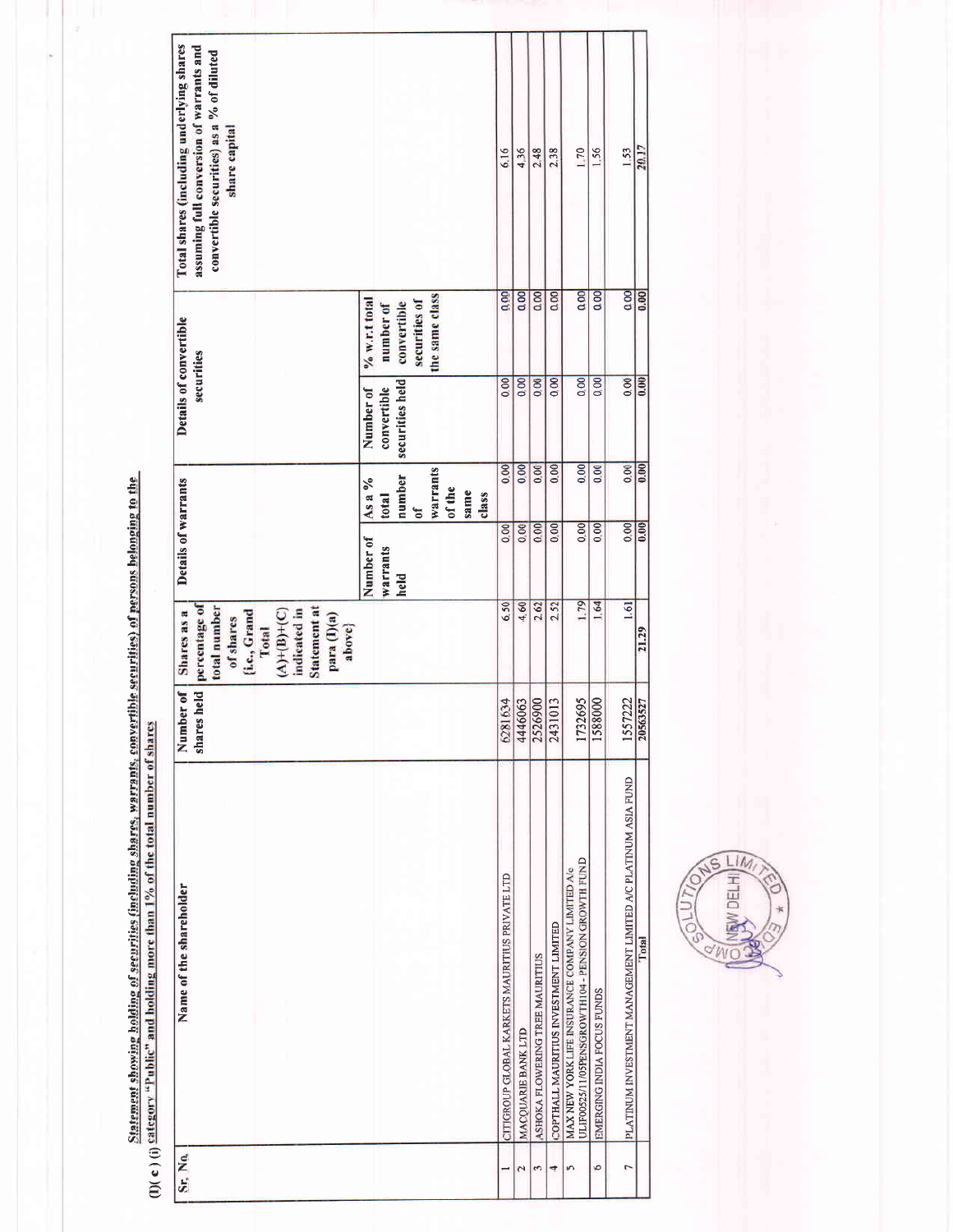| Total shares (including                                                                                                                                                                                                                 | and convertible securities) as<br>a % of diluted share capital<br>underlying shares assuming<br>full conversion of warrants                           |                                                                               | 6.16                                                 | 6.16      |
|-----------------------------------------------------------------------------------------------------------------------------------------------------------------------------------------------------------------------------------------|-------------------------------------------------------------------------------------------------------------------------------------------------------|-------------------------------------------------------------------------------|------------------------------------------------------|-----------|
|                                                                                                                                                                                                                                         |                                                                                                                                                       | same class<br>convertibl<br>securities<br>$11M\frac{6}{6}$<br>of the<br>total | 0.00                                                 | 0.00      |
|                                                                                                                                                                                                                                         | Details of convertible<br>securities                                                                                                                  | securities held number of<br>convertible<br>Number of                         | 0.00                                                 | 0.00      |
|                                                                                                                                                                                                                                         |                                                                                                                                                       | the same class<br>As a % total<br>warrants of                                 | 0.00                                                 | 0.00      |
|                                                                                                                                                                                                                                         | Details of warrants                                                                                                                                   | warrants held number of<br>Number of                                          | 0.00                                                 | 0.00      |
|                                                                                                                                                                                                                                         | total number of<br>percentage of<br>Statement at<br><b>Grand Total</b><br>$(A) + (B) + (C)$<br>indicated in<br>shares (i.e.,<br>para (I)(a)<br>above} |                                                                               | 6.50                                                 | 6.50      |
| PAC) belonging to the category "Public" and holding more than 5% of the total number of shares of the company<br>Statement showing holding of securities (including shares, warrants, convertible securities) of persons (together with | Number of shares Shares as a                                                                                                                          |                                                                               | 6281634                                              | 6,281,634 |
|                                                                                                                                                                                                                                         | Name(s) of the shareholder(s)<br>and the Persons Acting in<br>Concert (PAC) with them                                                                 |                                                                               | CITIGROUP GLOBAL MARKETS<br><b>MAURITIUS PVT LTD</b> | Total     |
| (1)(c)(ii)                                                                                                                                                                                                                              | Sr. No.                                                                                                                                               |                                                                               |                                                      |           |

 $\frac{1}{4}$ 

ŀ

For Educomp Solutions Limited

Columbia Maria SCIUTION CS- $\frac{1}{2}$